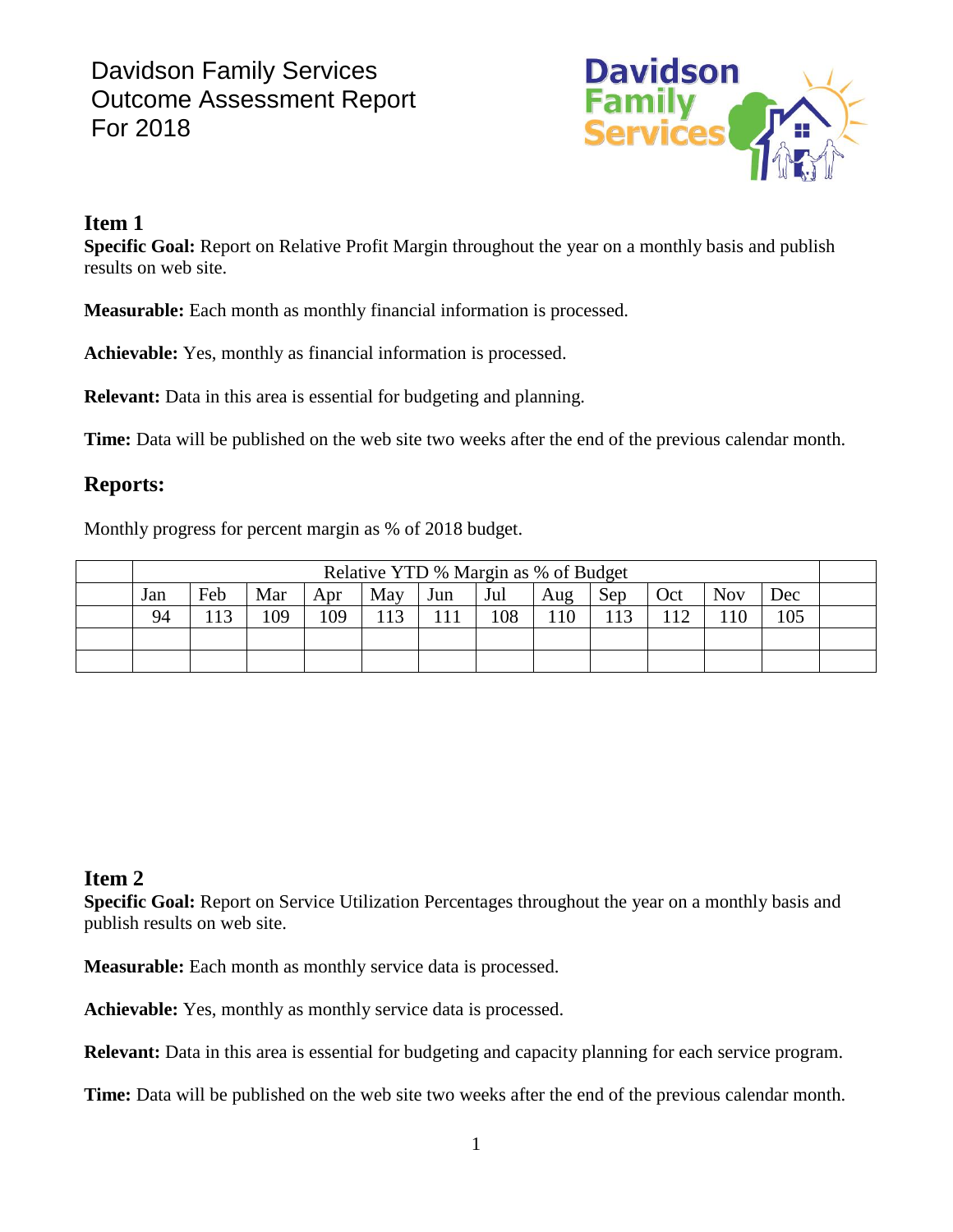

## **Reports:**

Monthly progress for percent utilization by service type:

|            | Utilization % |     |     |     |     |     |     |     |     |     |            |     |
|------------|---------------|-----|-----|-----|-----|-----|-----|-----|-----|-----|------------|-----|
|            | Jan           | Feb | Mar | Apr | May | Jun | Jul | Aug | Sep | Oct | <b>Nov</b> | Dec |
| <b>RS</b>  | 96%           | 97% | 97% | 95% | 96% | 97% | 95% | 93% | 98% | 98% | 94%        | 96% |
| DS         | 74%           | 74% | 71% | 71% | 77% | 77% | 72% | 71% | 70% | 70% | 74%        | 64% |
| <b>TFC</b> |               |     |     |     |     | 89% | 88% | 99% | 96% | 98% | 96%        | 91% |
| CN         | 74%           | 73% | 74% | 75% | 74% | 70% | 73% | 69% | 61% | 71% | 63%        | 70% |
| <b>CLS</b> | 89%           | 88% | 84% | 85% | 84% | 86% | 93% | 82% | 74% | 80% | 77%        | 84% |
|            |               |     |     |     |     |     |     |     |     |     |            |     |

RS- residential supports services

DS – day supports services

TFC – Therapeutic Foster Care

CN - Community Networking

CLS – Community Living & Supports

#### **Item 3**

**Specific Goal:** Report on Status of the new goal of lowering the amount of revenue in Accounts Receivable. The goal is measured as the ratio of accounts receivable at the end of the month to the amount of revenue posted for the month of interest. A baseline will be established during the year as data becomes available.

**Measurable:** Each month as revenue information is processed.

**Achievable:** Yes, monthly as financial information is processed and analyzed.

**Relevant:** Accounts receivable information is relevant for budgeting and planning, payroll, accounts payable, tax payroll, and other cash flow information.